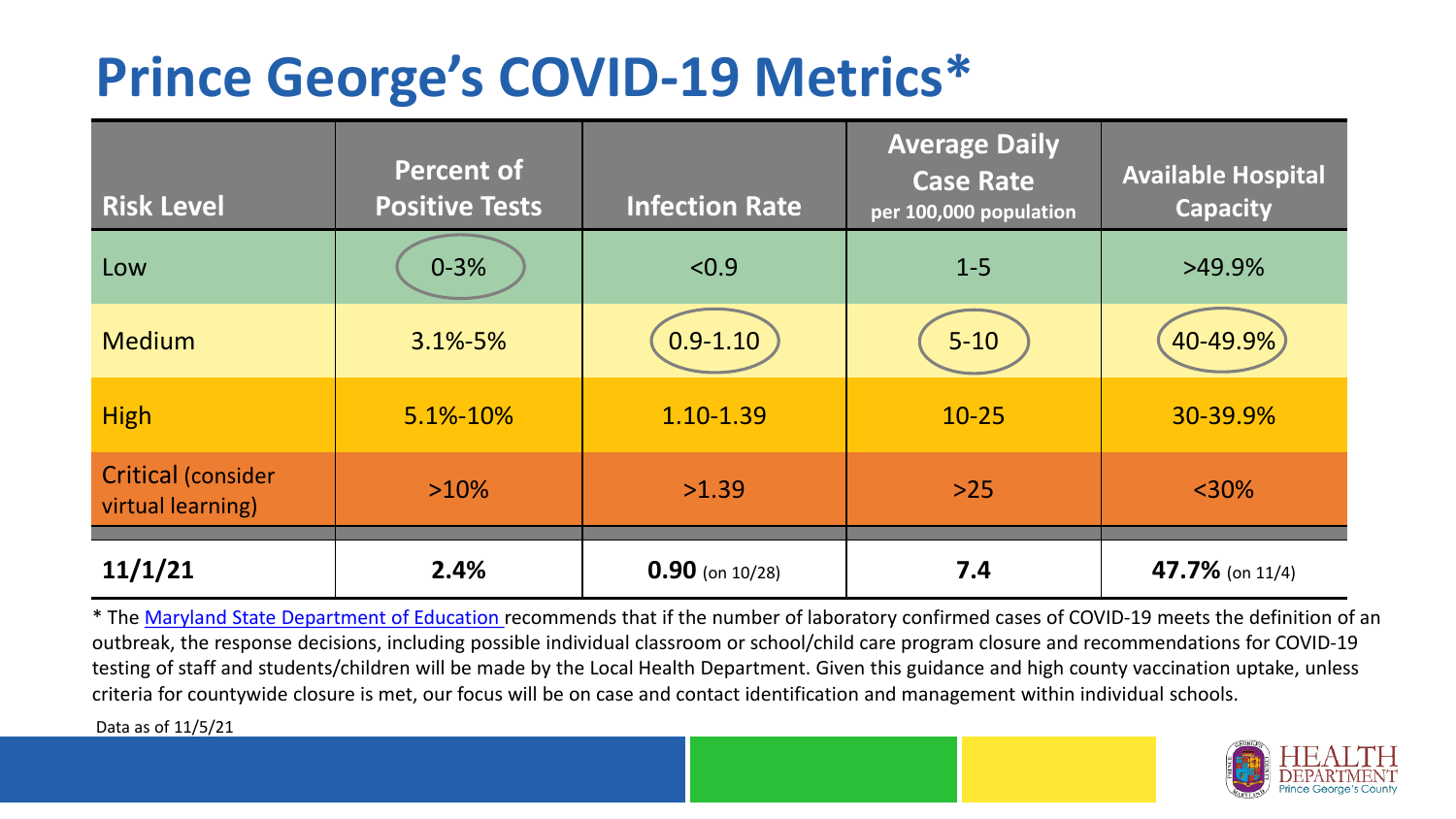# **COVID-19 Community Transmission and Vaccination**

Per the [CDC updated guidance for COVID-19 Prevention in K-12 Schools,](https://www.cdc.gov/coronavirus/2019-ncov/community/schools-childcare/k-12-guidance.html) vaccination is considered the leading prevention strategy for those who are eligible, and **Prince George's County exceeds the percentage of U.S. vaccinations for ages 12 and above**. The CDC also emphasizes using multiple prevention strategies together consistently, included universal indoor masking, as needed based on the level of community transmission and vaccine coverage.



\*County-specific data as of 11/5/21; all other data accessed on 11/5/21 at:<https://covid.cdc.gov/covid-data-tracker>

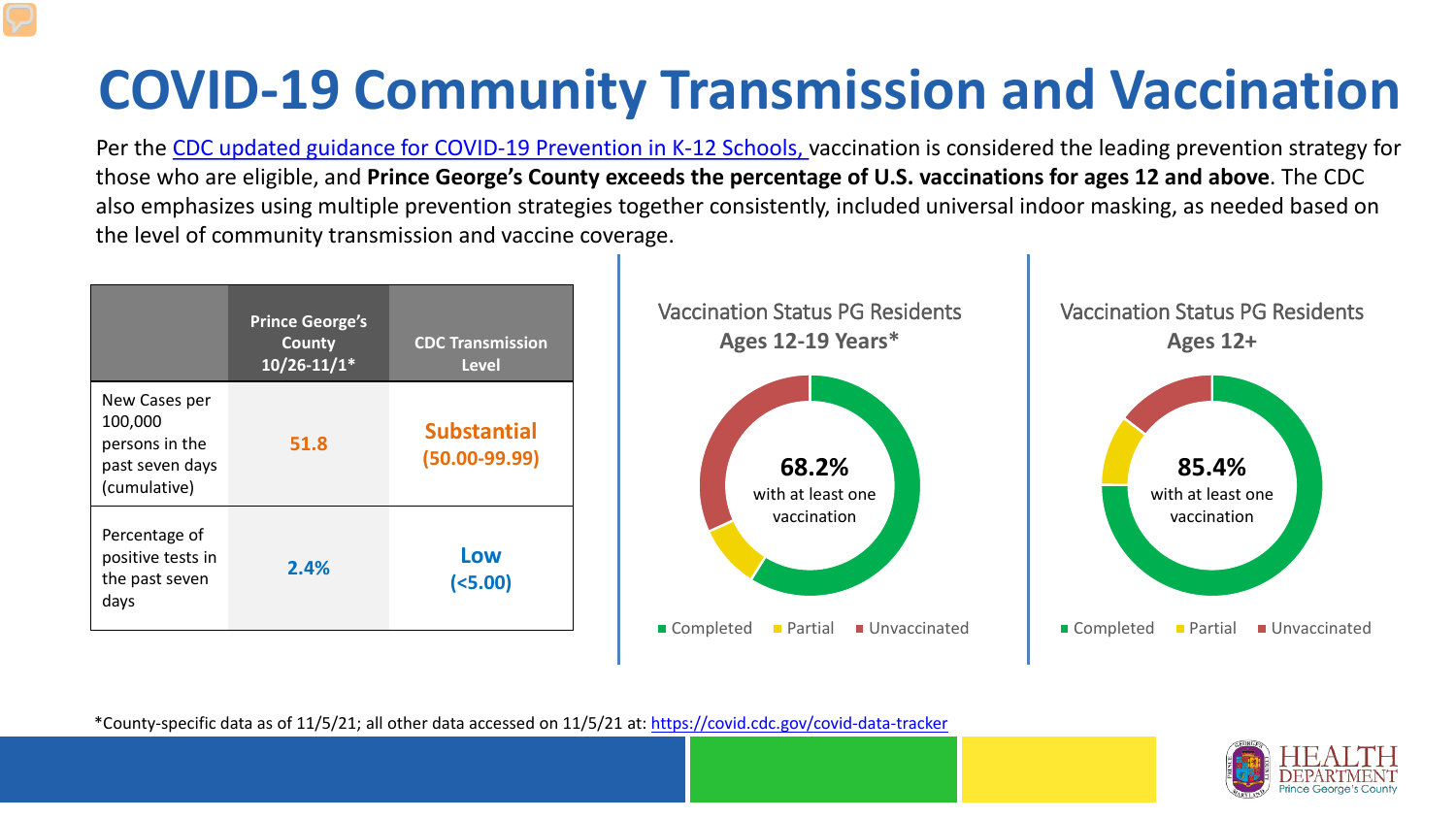### **Testing: Percent Positive** (past 7 days by test date)

The percent of tests returning as positive for county residents was 2.4% at the beginning of this week. We have remained below 3% for over two weeks.

**Percent of Positive COVID-19 Tests by Date Collected** (as of 11/5/21)

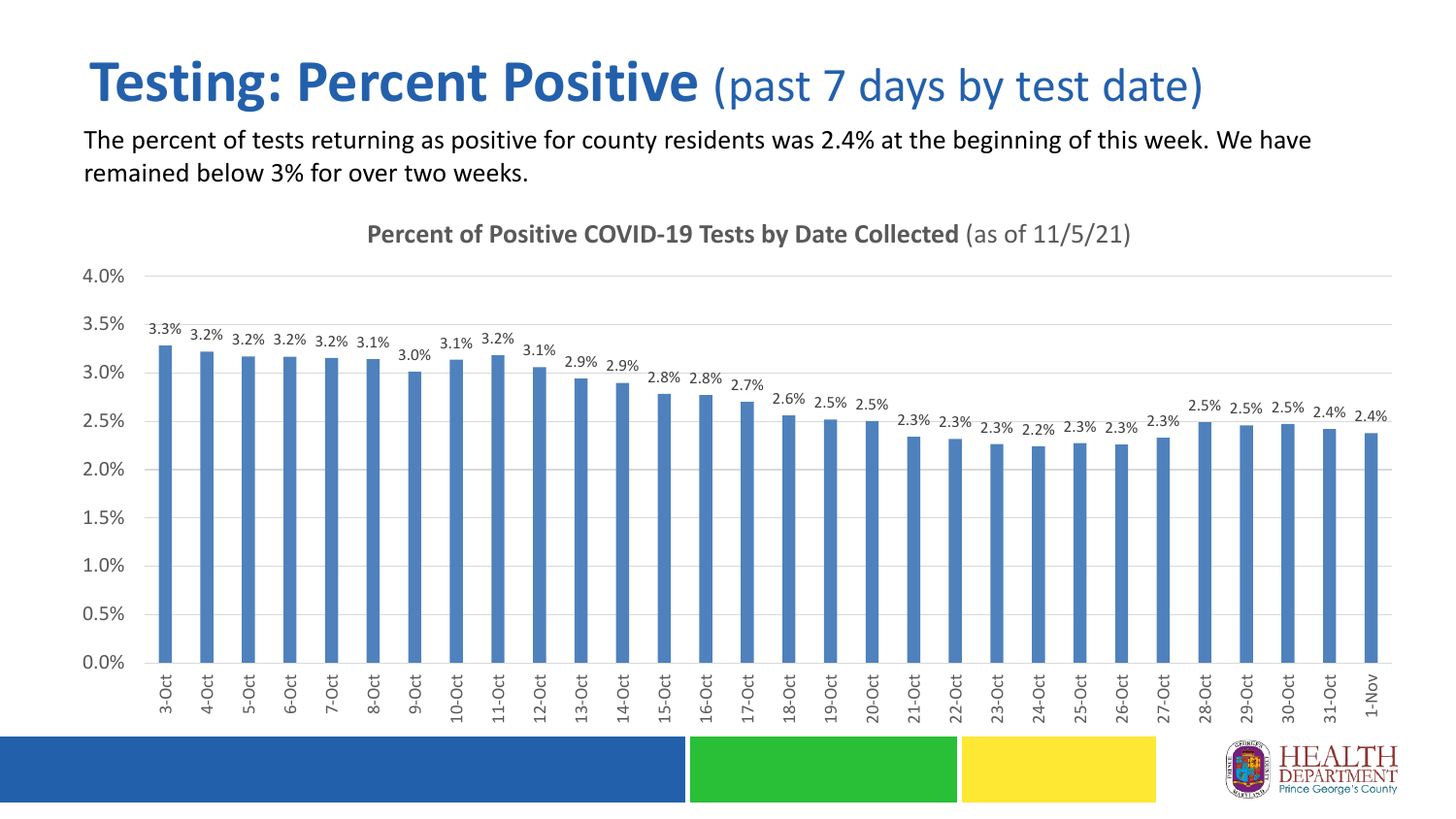## **Infection Rate for Prince George's County**



#### **Estimated by CovidActNow.org**

Accessed 11/5/2021. Each data point is a 14-day weighted average. Presented as the most recent seven days of data as a dashed line, as data is often revised by states several days after reporting.

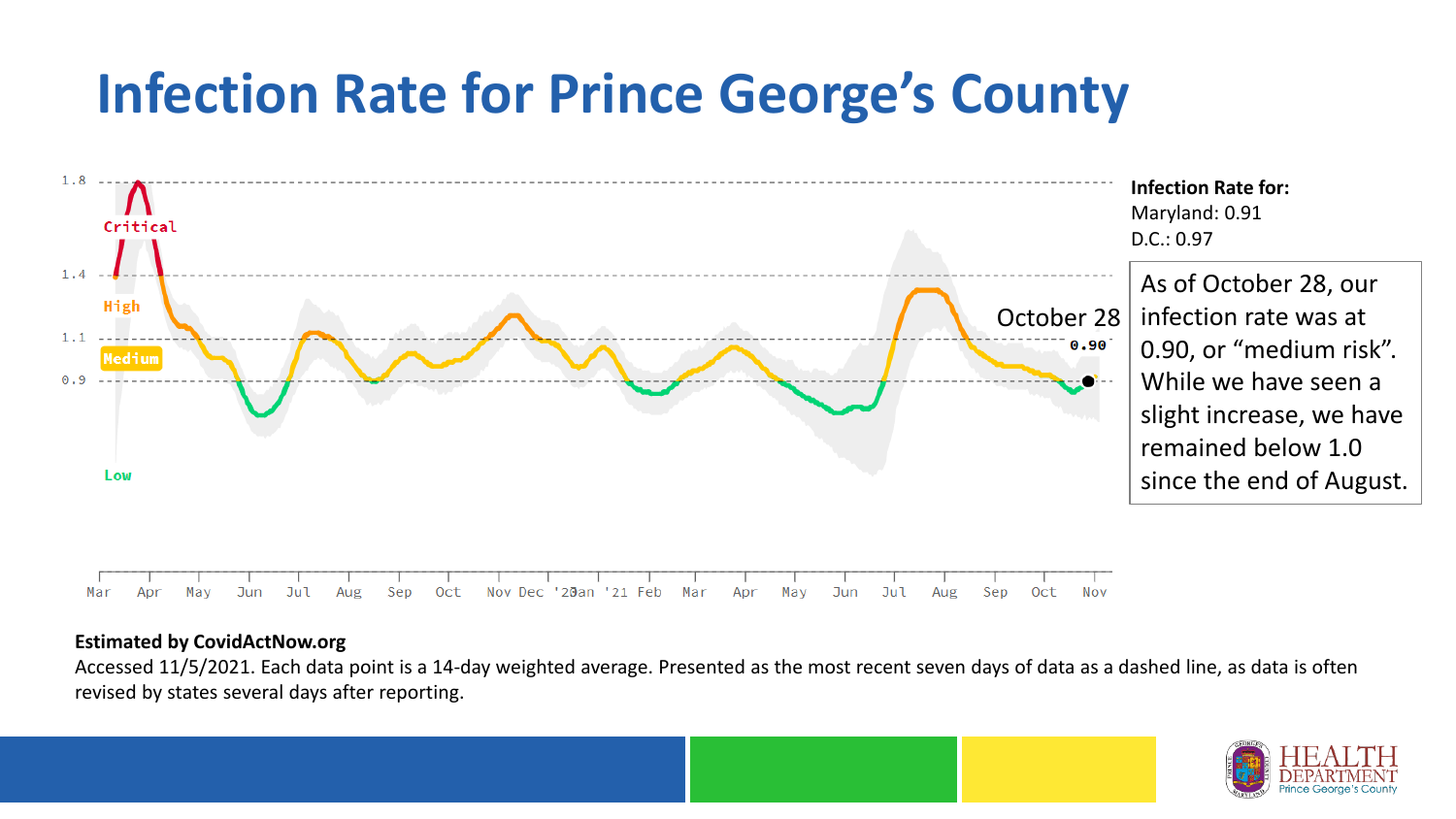#### **Average Daily Case Rate** (7-day Average by test date)

**The daily case rate at the beginning of this week was 7.4 new cases per 100,000 resident.** We have remained at "medium risk" for over two weeks.

13.4 13.0 12.5 12.0 11.6 11.5 11.3 11.6 11.0 10.4 10.2 10.3  $9.6 \cdot 9.5 \cdot 9.1 \cdot 9.2 \cdot 9.0 \cdot \dots$ 7.9 8.0 7.7 7.9 8.0 7.9 8.0 8.4 8.1 8.2 7.7 7.4 0.0 2.0 4.0 6.0 8.0 10.0 12.0 14.0 16.0 10/3 10/4 10/5 10/6 10/7 10/8 10/9 10/10 10/11 10/12 10/13 10/14 10/15 10/16 10/17 10/18 10/19 10/20 10/21 10/22 10/23 10/24 10/25 10/26 10/27 10/28 10/29 10/30 10/31 11/1 **Low Risk Medium High**

**Average New COVID-19 Cases Per Day Per 100,000 Residents**

Data as of 11/5/21